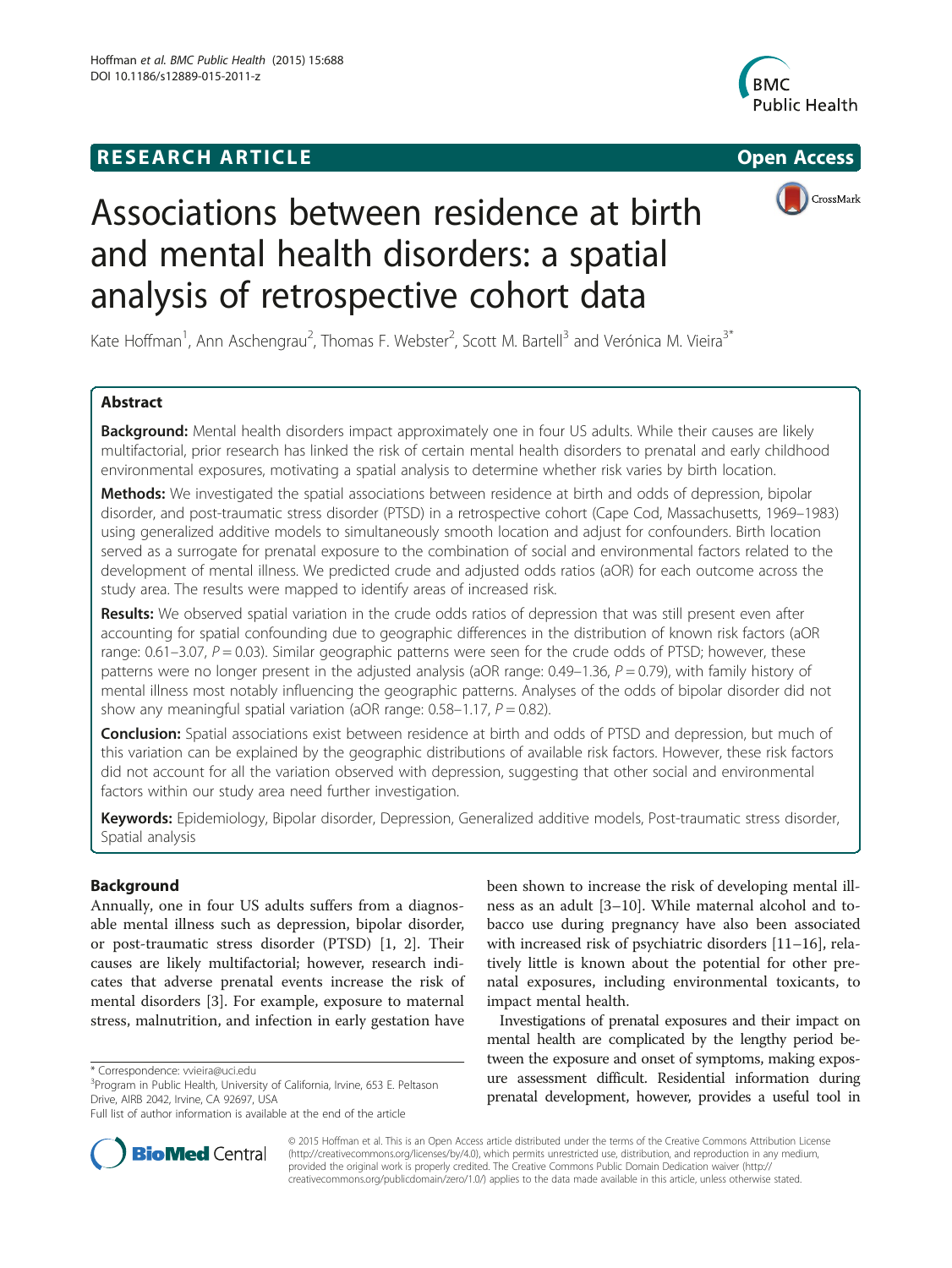assessing social and environmental exposures that are geographically distributed. A recent study by Aschengrau et al. [[17](#page-8-0)] used residential location and water distribution information to investigate the relationship between prenatal and early childhood exposures to tetrachloroethylene (PCE) contaminated drinking water and mental health disorders on Cape Cod, Massachusetts. Children exposed to PCE prenatally and during early-life were at increased risk of PTSD and bipolar disorder as an adult [\[17](#page-8-0)]. These results motivated the current spatial analyses whose goal was to determine whether residence at birth was associated with mental health disorders.

Exposures to many environmental contaminants vary geographically on Cape Cod, including air and water pollution associated with the Massachusetts Military Reservation, pesticide applications to cranberry bogs, and particulate air pollution from a large electric power plant [[18](#page-8-0)–[23](#page-8-0)]. Cape Cod communities are socioeconomically diverse, with variable rates of poverty, educational attainment, income, and unemployment, both over time and geographically [[24\]](#page-8-0). To determine whether prenatal exposures to these and other geographically distributed factors in Cape Cod impact the development of mental illness, we investigate geographic birth location as a surrogate for exposure to a mix of social and environmental exposures. We assessed differences in the spatial distribution of mental health outcomes on Cape Cod with three objectives: 1) to describe geographic variation in mental health outcomes based on the residential location at birth; 2) to identify whether these spatial patterns were due to geographic variation in many known risk factors for mental health; and 3) to generate etiologic hypotheses for future epidemiologic investigations if spatial variation persisted after adjustment for spatial confounding. Using individual-level data collected as part of a larger retrospective cohort study [\[17\]](#page-8-0), we investigated the spatial associations between residence at birth and odds of depression, bipolar/manic-depressive disorder, and PTSD.

### Methods

### Study population

Data were collected from a series of retrospective cohort studies investigating potential health impacts associated with prenatal and early-life exposures to PCE-contaminated drinking water on Cape Cod, Massachusetts (as described in [\[17, 25](#page-8-0)]). Eligible subjects were born to married mothers between 1969 and 1983. Although the original cohort included children born in eight Cape Cod towns, the current analyses were restricted to children born to families living in the spatially contiguous upper Cape Cod towns of Barnstable, Bourne, Falmouth, Mashpee, or Sandwich at the time of the child's birth. In the initial phases of the study, birth certificates and questionnaires

completed by mothers (or fathers, if mothers were unavailable) were used to gather information on the prenatal period and early childhood. These data were used previously to investigate geographic differences in prenatal and early childhood development as well as the impacts of PCE exposure [[26](#page-8-0)–[31\]](#page-8-0). To obtain information about adolescent and adult health outcomes and behaviors, offspring were followed-up during 2006–2008, when they were 23 to 39 years of age [\[17, 25](#page-8-0)]. Approximately 33 % of the original eligible cohort participated in the follow-up study [\[17, 25\]](#page-8-0); follow-up participants were similar to non-participants with respect to race, age, birth order, PCE exposure status, birth weight, and gestational duration but differed by maternal education and sex, with female offspring and those of college educated mothers being more likely to participate in the follow-up study [[32](#page-8-0), [33\]](#page-8-0). The original retrospective cohort studies focused on prenatal and early-life exposures, so information on many adverse events that occurred later in life such as job loss were not collected. Our current work, as well as all previous phases of the study, was reviewed and approved by the Massachusetts Department of Public Health, and the Institutional Review Boards at the Boston University Medical Center and the University of California at Irvine.

### Residential history

Mothers provided a residential history including the address at birth for all participants in the initial study. These addresses were geocoded to longitude and latitude using ArcGIS (ArcGIS version 8.1, ESRI; Redlands, CA) as described previously [\[17, 25\]](#page-8-0). In the original cohort, approximately 95 % of the reported addresses were geocoded. For remaining addresses, information was insufficient for geocoding, and these participants were excluded from analyses.

#### Mental health outcomes

Study participants completed a self-administered questionnaire which included information on demographic characteristics including age, race, ethnicity, marital status, educational attainment, and occupation. The survey also included questions on mental illness. In particular, participants were also asked if a doctor or health care provider had ever said that they had depression, bipolar disorder, manic-depressive disorder, or PTSD, and whether any first degree relatives had been diagnosed with these conditions. Of a potential 1,278 study participants, 1,256 (98.3 %), provided mental health and address information sufficient for inclusion in the spatial analyses.

#### Spatial analyses

The spatial methods applied in these analyses have been described in detail in Webster et al. [\[34\]](#page-8-0) and Bliss et al. [\[35](#page-8-0)].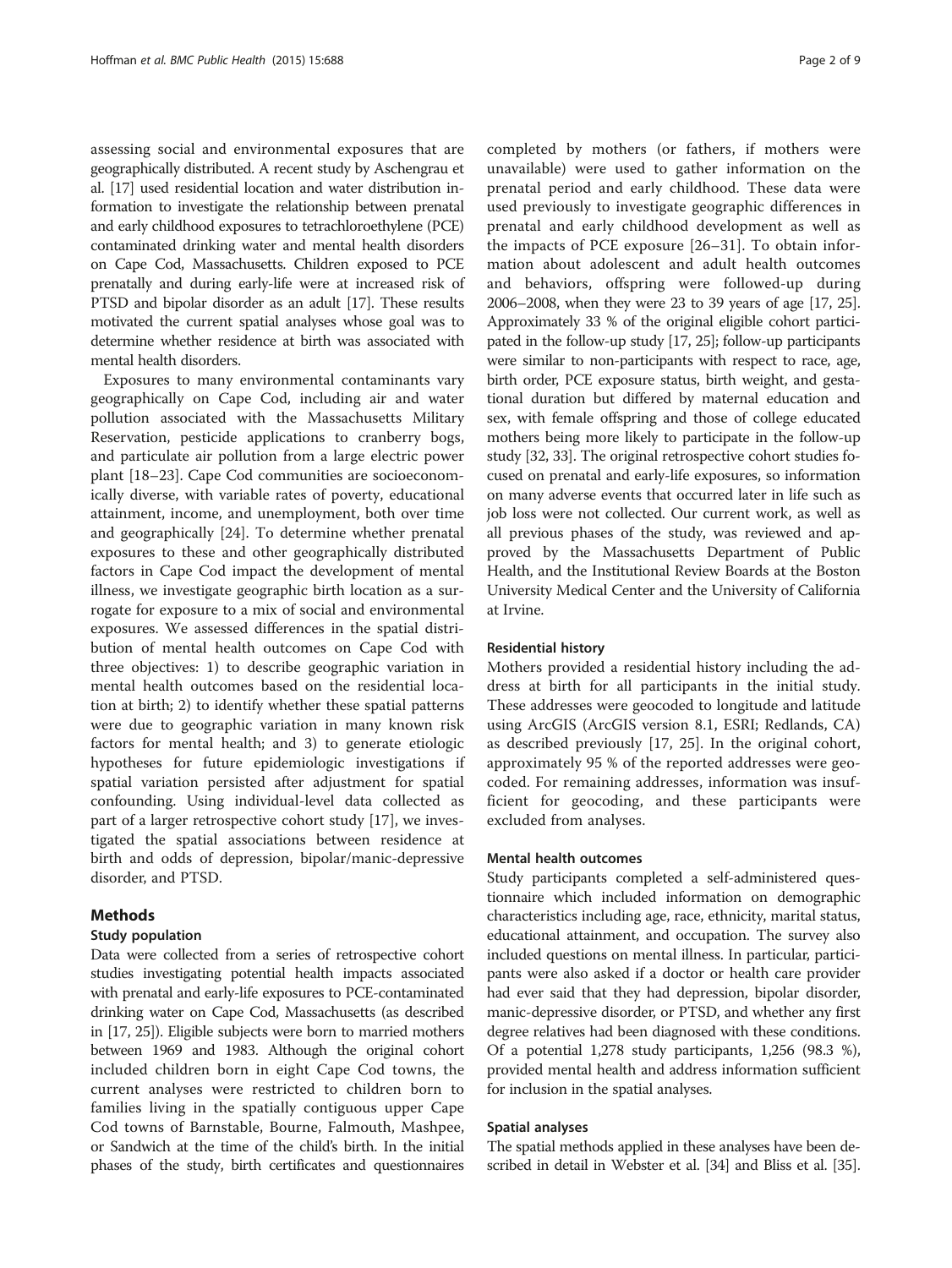Briefly, we estimated the log odds of each mental health outcome using GAMs, an extension of linear regression models that can be used to analyze binary data and can accommodate both parametric and non-parametric model components [\[34, 36](#page-8-0), [37\]](#page-8-0). For non-parametric model terms, GAMs replace the traditional beta coefficient from an ordinary logistic regression with a smooth term. In spatial analyses we applied a bivariate smooth to latitude and longitude coordinates and included all other covariates as parametric terms [[34, 36](#page-8-0)]. We used a locally weighted regression smoother (loess) in the analyses. The loess smoother utilizes information from nearby data points (weighting information based on its distance from the prediction point) to predict the log odds of each outcome. The optimal amount of smoothing, referred to as the optimal span size, describes the region or neighborhood from which data are drawn for prediction and is based on the percentage of data points in the neighborhood. Choice of span size is a trade-off between bias and variability. A larger span size with more data included results in a flatter surface with lower variability but increased bias in predicted log odds, while a smaller span size (less data included) results in higher variability and lower bias in comparison. We determined the optimal span size by minimizing Akaike's Information Criterion [\[34](#page-8-0), [36](#page-8-0)].

We predicted the log odds for each mental health outcome using a grid of points that ranged across the latitude and longitude coordinates of participants' birth addresses. We excluded grid points where participants did not live (e.g., conservation land), resulting in a grid of approximately 3,500 points which covered upper Cape Cod, MA. Log odds were converted to odds ratios using the entire study area as the referent group by dividing the individual point log odds by the log odds from a regression model with just the covariates [\[34](#page-8-0)].

We tested the null hypothesis that the odds of each mental health outcome did not depend on the geographic location at birth using permutation tests [[34, 38](#page-8-0)]. The deviance statistic was calculated for each new GAM model fit to a dataset where location was permuted but case status and covariates were held fixed. We ran 999 unconditional permutations [[38\]](#page-8-0), determining the optimal span for each GAM model [\[35\]](#page-8-0), and ranked the deviances of all the models to compute the global statistic. Local point-wise permutation tests were conducted if the global statistic indicated that residential location was a statistically significant predictor of an outcome ( $p < 0.05$ ). Log odds in the upper and lower 2.5 % of the distribution were denoted on the map as areas of significantly increased or decreased odds using black contour bands. Results were mapped using a continuous color scheme (dark red to dark blue) and a constant scale range for each outcome (ArcMap, version 10.0, ESRI; Redlands, CA). Spatial analyses were conducted in R (version 2.12.02; Vienna Austria) using the gam (version 1.09) and MapGam (version 0.7-0) packages [[39, 40](#page-8-0)].

#### Spatial confounding

Potential confounders were identified through a review of the scientific literature on mental illness and included sex; year of birth; low birth weight (<2500 g  $\nu$ s. ≥2500 g), preterm delivery (<37 weeks vs. <sup>≥</sup>37 weeks); family history of mental health illness; socioeconomic status at birth (father's occupation and mother's educational attainment); parental age; maternal cigarette smoking and alcoholic beverage consumption during pregnancy; pre/postnatal exposure to PCE; and personal history of attention deficit/ attention deficit hyperactivity disorders, learning difficulties, or chronic illness [[11](#page-8-0), [17](#page-8-0), [32](#page-8-0), [33, 41](#page-8-0)–[45\]](#page-8-0). We investigated spatial confounding by these variables  $(i.e.,$  difference in the geographic distribution of outcome risk factors) using several criteria. First, we investigated geographic variability in the distribution of potential confounders to determine if the variables were associated with location. We then conducted spatial analyses adjusting for each potential confounder individually to determine which variables were the strongest risk factors by comparing changes in spatial patterns of mental health outcome odds between the crude and adjusted models. Finally, we included these variables together in the model, adding each in order of their individual importance, and compared the crude results to the adjusted model to determine if the additional confounders changed the surface of odds ratio. Based on these criteria, we included sex, year of birth, family history of mental health diagnosis, father's occupation, maternal educational attainment, maternal smoking during pregnancy, and preand postnatal PCE exposure in all fully adjusted models.

Although data were generally complete, information on the family history of mental illness and prenatal exposures was missing for 6 to 20 % of participants. Rather than exclude participants with missing data from analyses, we imputed values for missing covariates using multivariate imputation by fully conditional specification (PROC MI in SAS; version 9.3; SAS Institute Inc., Cary, NC). Values were imputed for all covariates with missing data using information for the larger study cohort (all eight towns) to inform prediction. All analyses were conducted for five imputed datasets. For these datasets, results were nearly identical; as such, we present results of spatial analyses using a single imputed dataset. Additionally, to determine the impact of missing data and the use of imputed data on our results, we also conducted analyses restricted to individuals with complete information for all included covariates.

# Sensitivity analyses

Our study cohort included 124 sibling pairs. In addition to genetic similarities, many of the siblings were born at the same residential address. Including multiple children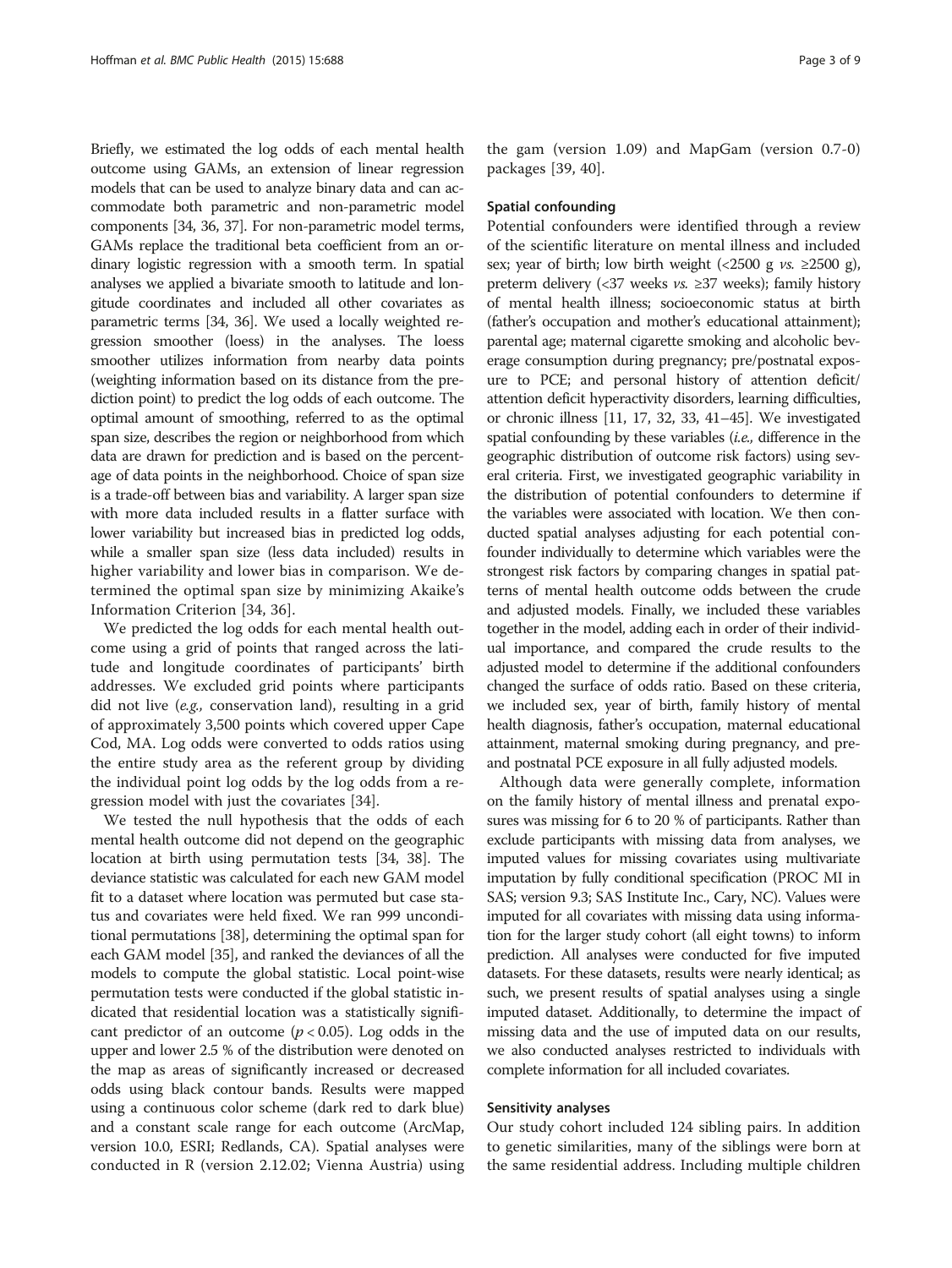from the same family in analyses could, therefore, induce clustering of mental illness outcomes as a result of familial factors. To determine the robustness of our results to including multiple children from the same family, we conducted sensitivity analyses which included one randomly selected participant from each family.

Our primary hypothesis is that the residential location at the time of birth, a proxy for the social and environmental factors during the prenatal period, is associated with mental illness. However, because the duration of residence after birth varied considerably in our cohort, we conducted sensitivity analyses to evaluate whether impacts were modified by residential duration. We stratified our cohort into two groups: those remaining at the birth location for 10 years or more and those moving before age 10. Analyses investigating spatial patterns of depression were completed in both strata, but there were too few cases to assess PTSD or bipolar disorder to conduct these stratified analyses.

# Results

Our study population consisted of 1,256 adults born to women living on upper Cape Cod, Massachusetts between 1969 and 1983. At the time of interview, participants were on average in their late 20s (mean age 29.4 ± 3.8 years), college educated (60.0 %), and employed (87.6 %). Table 1 presents the distribution of characteristics included in the final analysis. Participants were more likely to be female (59.8 %) and the vast majority were of white race (98.4 %). Residential locations at birth are displayed in Fig. [1,](#page-4-0) with the locations altered slightly to protect confidentiality. Overall, 279 (22.2 %) of participants reported a diagnosis of depression, bipolar disorder, or PTSD (46 participants reported multiple mental illness diagnoses). Depression was, by far, the most commonly reported diagnosis, with 17.4 % of participants reporting that they had been told by a doctor or health care professional that they had this diagnosis. Bipolar disorder and PTSD impacted far fewer participants (3.5 and 4.9 %, respectively).

Before adjustment for spatial confounding, we observed statistically significant geographic variation in the odds of depression for children born to women living on upper Cape Cod between 1969 and 1983. Children born in Mashpee and portions of northern Barnstable were approximately 1.75 to 2.50 times as likely to be diagnosed with depression compared to children born in the study area as a whole (Table [2](#page-4-0); Fig. [2a\)](#page-5-0). Conversely, children born in Bourne, Sandwich, and southern portions of Barnstable had lower odds of depression. Adjusting for spatial confounding slightly decreased the size of areas of increased and decreased odds; however, results continued to suggest spatial variation in the odds of depression, particularly in in areas of Mashpee and

Table 1 Distribution of Participants by Selected Characteristics, Cape Cod, Massachusetts, 1969–1983

| Characteristic                              | No. (%)      |  |  |  |
|---------------------------------------------|--------------|--|--|--|
| Total                                       | 1256 (100 %) |  |  |  |
| Sex                                         |              |  |  |  |
| Male                                        | 505 (40.2 %) |  |  |  |
| Female                                      | 751 (59.8 %) |  |  |  |
| Year of birth                               |              |  |  |  |
| 1969-1974                                   | 278 (22.9 %) |  |  |  |
| 1975-1980                                   | 653 (52.0 %) |  |  |  |
| 1981-1983                                   | 325 (25.9 %) |  |  |  |
| Mother's educational attainment             |              |  |  |  |
| High School Graduate or Less                | 478 (38.1 %) |  |  |  |
| Some College                                | 382 (30.4 %) |  |  |  |
| College graduate or More                    | 396 (31.2)   |  |  |  |
| Missing                                     | 3(0.2%       |  |  |  |
| Father's occupation                         |              |  |  |  |
| White Collar                                | 620 (49.4 %) |  |  |  |
| <b>Blue Collar</b>                          | 405 (32.2 %) |  |  |  |
| Other                                       | 215 (17.1 %) |  |  |  |
| Missing                                     | 16 (1.3 %)   |  |  |  |
| Maternal cigarette smoking during pregnancy |              |  |  |  |
| No                                          | 728 (58.0 %) |  |  |  |
| Yes                                         | 271 (21.6 %) |  |  |  |
| Missing                                     | 257 (20.5 %) |  |  |  |
| Pre/postnatal PCE exposure                  |              |  |  |  |
| No                                          | 429 (34.2 %) |  |  |  |
| Yes                                         | 749 (59.6 %) |  |  |  |
| Missing                                     | 7 (6.2 %)    |  |  |  |
| Family history of mental illness            |              |  |  |  |
| No                                          | 696 (55.4 %) |  |  |  |
| Yes                                         | 489 (38.9 %) |  |  |  |
| Missing                                     | 71 (5.7 %)   |  |  |  |

Barnstable (Fig. [2b](#page-5-0)). Prior to adjustment for spatial confounding, we observed a similar pattern for PTSD, with increased odds in Mashpee and portions of Barnstable compared to the study area as a whole. In Mashpee, however, the pattern appeared to be driven by a greater proportion of participants with a family history of mental illness living in the area (Fig. [3a\)](#page-5-0). After adjustment for family history and other confounders, the optimal span size increased from 20 to 95 % of the data and the global deviance statistic, which was statistically significant in the crude model ( $P = 0.01$ ), was no longer significant  $(P = 0.80;$  Table [2;](#page-4-0) Fig. [3b\)](#page-5-0). Similarly, as expected with the increased optimal span size, the range of odds ratios was much narrower across the study area following adjustment (adjusted odds ratio (OR) range: 0.49 to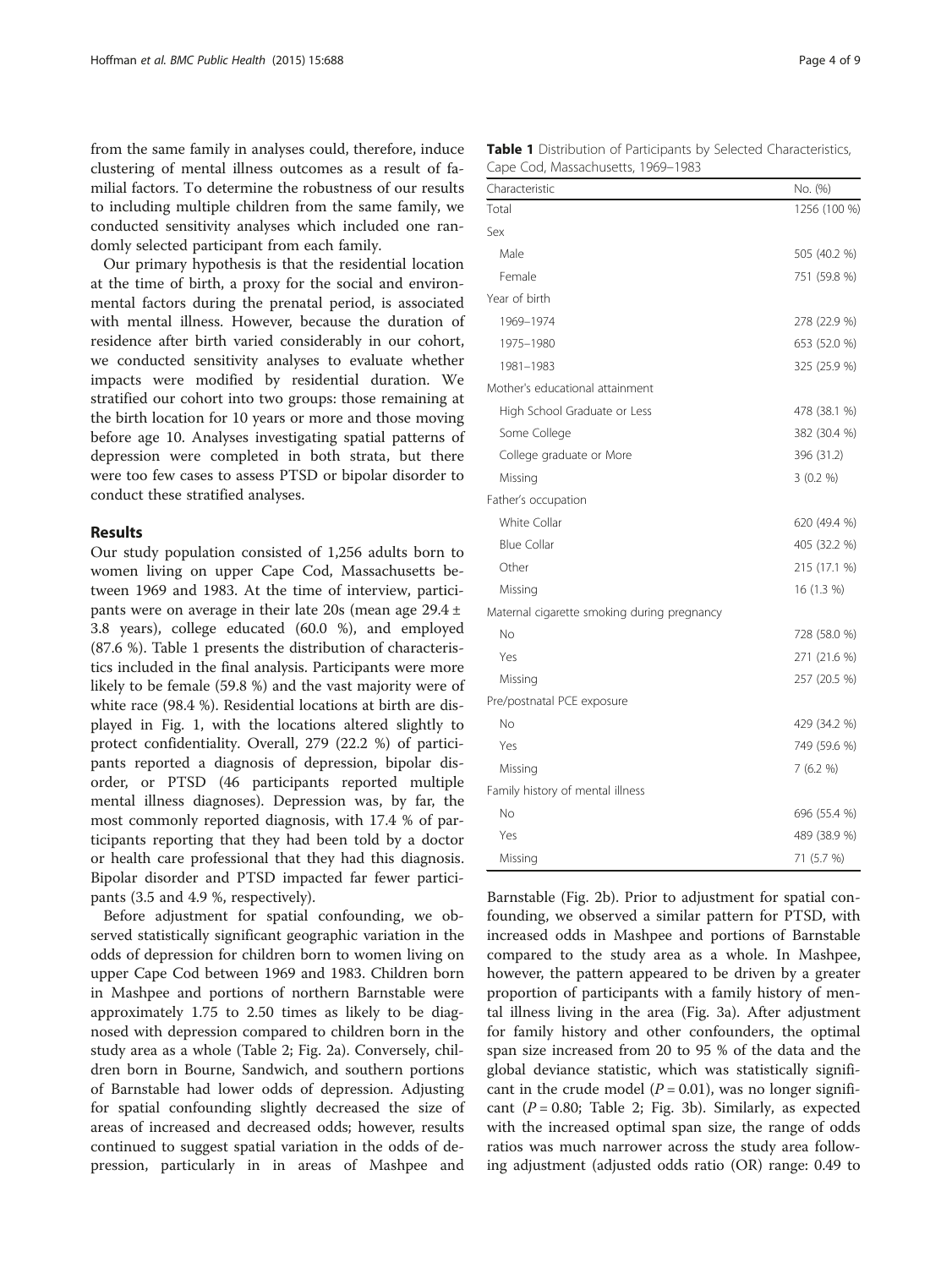<span id="page-4-0"></span>

1.36 across the study area compared to crude OR range: 0.07–3.50). In general, after adjustment for spatial confounding, the odds of PTSD were slightly decreased in northern portions of the study area and slightly increased in southern portions. We did not find evidence of spatial variation in the risk of bipolar disorder in either the unadjusted or adjusted models. Like the adjusted PTSD analyses, the odds of bipolar disorder were lower in northern portions of the study area and slightly increased in southern portions of Barnstable (Table 2; Fig. [4](#page-6-0)).

When we restricted the analyses to only one randomly selected child from each family, we found that the spatial patterns were nearly identical to those based on multiple children from the same family (results not shown). Similarly, when we restricted analyses to participants with complete data, results were similar to those based on imputed missing data (results not shown). Investigating

the odds of depression for those who remained at the birth address for ≥10 years produced very similar results to those conducted in the cohort as a whole. Analyses of participants that moved from their birth address during the first 10 years of life were also quite similar to analyses in the full cohort, suggesting that the residential location at the time of birth is driving these associations (results not shown).

# **Discussion**

Overall, our results indicate that children born to mothers living in northern Sandwich and Bourne had decreased odds of mental illness. We also observed increased odds of depression in Mashpee which remained significantly elevated even after adjustment for known prenatal risk factors. The residual spatial variation we observed suggests that other risk factors for depression, including prenatal or postnatal socioeconomic status

Table 2 Spatial model summaries, Cape Cod, Massachusetts, 1969-1983

| Outcome                                                                 |                                                                               | Unadjusted |      |               |      | Adjusted |      |                 |      |
|-------------------------------------------------------------------------|-------------------------------------------------------------------------------|------------|------|---------------|------|----------|------|-----------------|------|
|                                                                         | Cases/Non-cases Span P-value OR Range Figure # Span P-value OR Range Figure # |            |      |               |      |          |      |                 |      |
| Mental Illness Diagnosis                                                |                                                                               |            |      |               |      |          |      |                 |      |
| Depression vs. No reported mental illness                               | 219/977                                                                       | 0.30       | 0.02 | $0.50 - 2.43$ | - 2а | 0.35     | 0.03 | $0.61 - 3.07$   | -2b  |
| Post-Traumatic Stress Disorder vs. No reported mental 62/977<br>illness |                                                                               | 0.20       | 0.02 | $0.07 - 3.50$ | - За | 0.95     | O 79 | $0.49 - 1.36$   | - 3h |
| Bipolar Disorder vs. No reported mental illness                         | 44/977                                                                        | 0.95       | 0.80 | $0.63 - 1.50$ |      | 0.95     | 0.82 | $0.58 - 1.17$ 4 |      |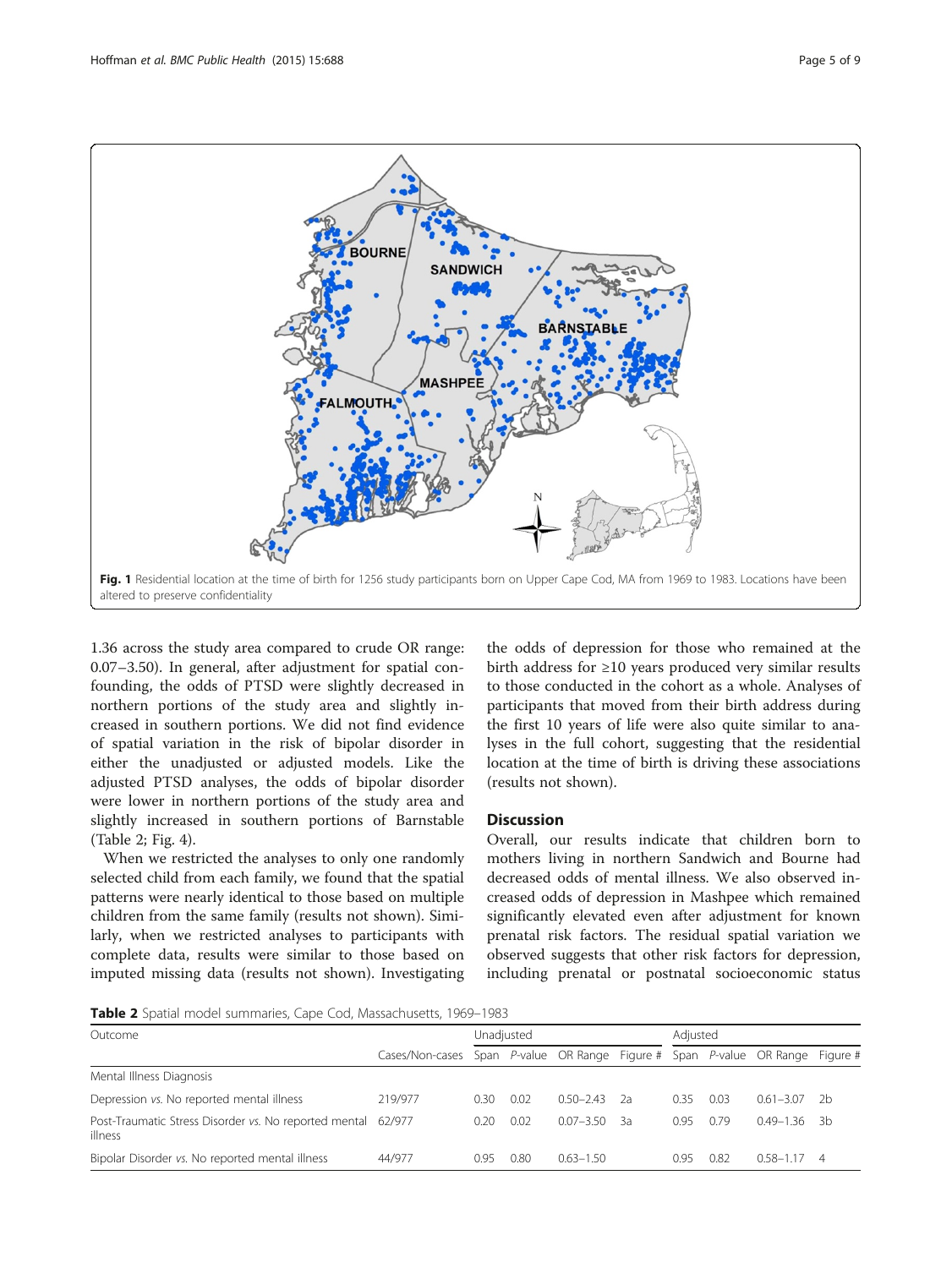<span id="page-5-0"></span>

(SES) and environmental factors, may not be equally distributed on upper Cape Cod. For example, post-natal risk factors for mental illness include loss of a job, death of a loved one, and serious illness; these may be geographically clustered and influenced by risk factors other than residence at birth, sex, year of birth, family history of mental health diagnosis, father's occupation, mother's educational attainment, maternal smoking during pregnancy, and pre- and postnatal PCE exposure.

The area of Mashpee where we observed an increased odds of depression is south of the Massachusetts Military Reservation. Although our results should not be interpreted as showing an association between the Military Reservation and depression, they do suggest that environmental

The scale includes most, but not all, observed odds ratios

exposures and community factors in this area may warrant investigation in future epidemiologic studies. Alternatively, although the use of GAMs allowed us to control for many spatial confounders, residual confounding could also explain the observed spatial variation. For example, several confounders (family history of mental health diagnosis, father's occupation, mother's educational attainment, and maternal smoking during pregnancy) were characterized using questionnaire responses that may not have been 100 % accurate; misclassification in confounding variables can lead to incomplete adjustment [[46\]](#page-8-0) (Savitz and Baron, 1989).

In analyses of PTSD, adjusting for a family history of mental illness resulted in much flatter maps and

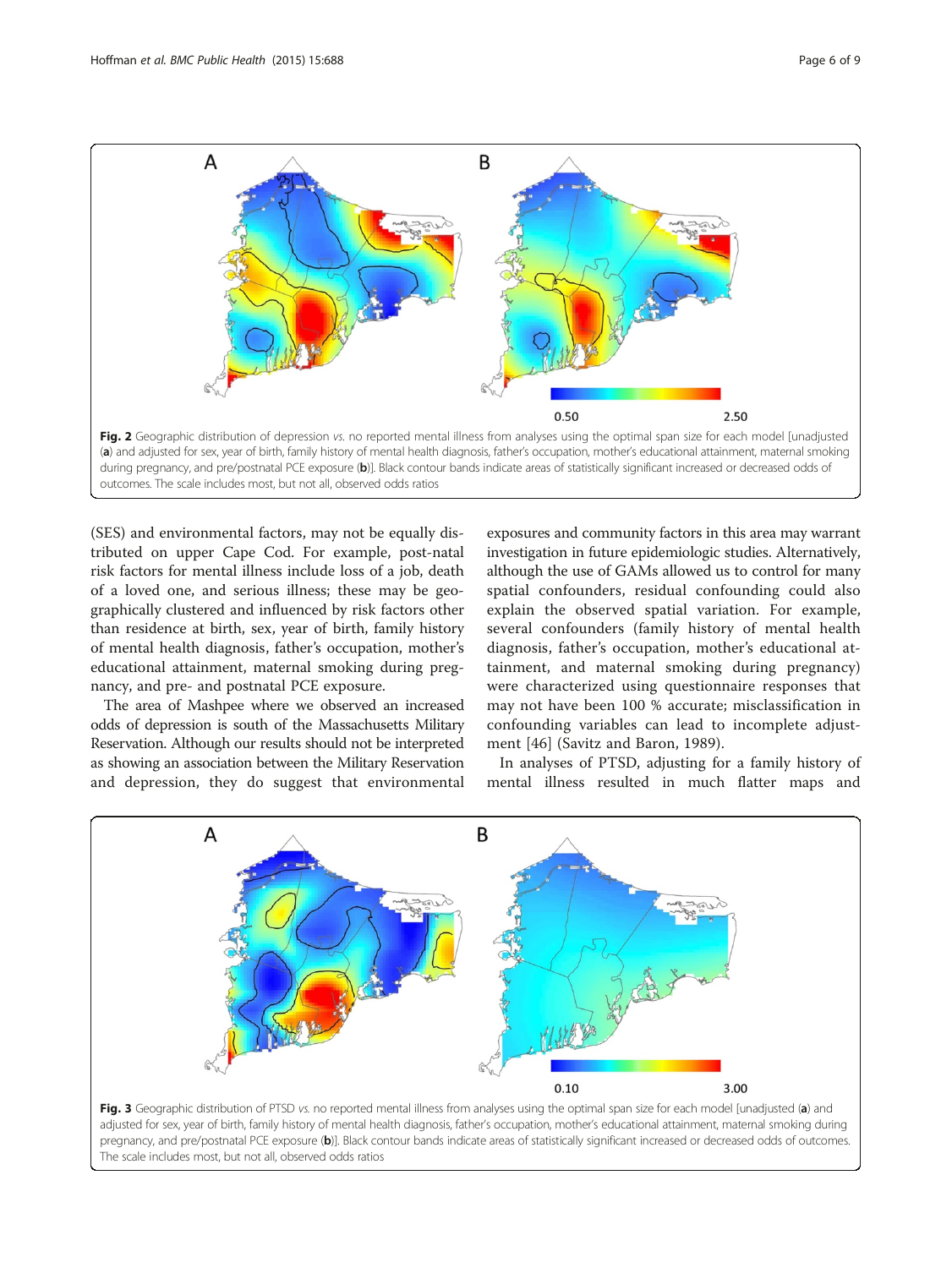<span id="page-6-0"></span>

eliminated an area of increased odds in Mashpee. Adjusting for a family history of mental illness may, however, mask important associations, as the same factors contributing to participant's mental illness may also have contributed to the mental illness of a relative who is also living in the same area. Unfortunately, we do not have information on the residential history of family members with mental illness needed to disentangle these relationships.

Study participants were born between 1969 and 1983. Although we had a relatively large sample size ( $n = 1,256$ ), we were unable to examine the geographic distribution of mental illness over time because of the relatively small number of cases. Combining residential data over a 14 year period may also have limited our ability to identify areas with short-term increases in risk, reflecting episodic exposures (e.g., prenatal exposure to infectious agents or natural disaster) which have been linked to mental health outcomes in other regions [[4, 5](#page-7-0), [47, 48\]](#page-8-0).

Our results should also be interpreted in the context of several additional limitations. Importantly, we did not have information on some potentially important postnatal risk factors for mental health, such as military service or job loss [\[49](#page-8-0), [50\]](#page-8-0). Although these factors are possible

effect modifiers for the odds of mental illness with respect to birth location, the extent to which postnatal risk factors could confound associations between residential location at birth and mental illness is unclear. Events occurring after birth cannot affect residential location at birth, indicating that they are not confounders [\[51](#page-8-0)]. Some unmeasured postnatal risk factors such as adult residential location, adult SES, and marital status may be on a causal pathway from location at birth to mental illness and therefore should not be included as confounders in our models; any such indirect effects of birth location are implicitly included in our spatial analyses. However, our analyses may be confounded if postnatal risk factors are also affected by a shared cause of residential location at birth that is not explained by the measured pre-natal risk factors. For example, consider participant military service as an unmeasured postnatal risk factor for PTSD. If a parent's military service influenced both whether the participant entered the military and the location of the birth residence, independently of the effects of all measured pre-natal risk factors included in our models, then parent's military service is a confounder of the association between residential location and PTSD, acting through the postnatal risk factor of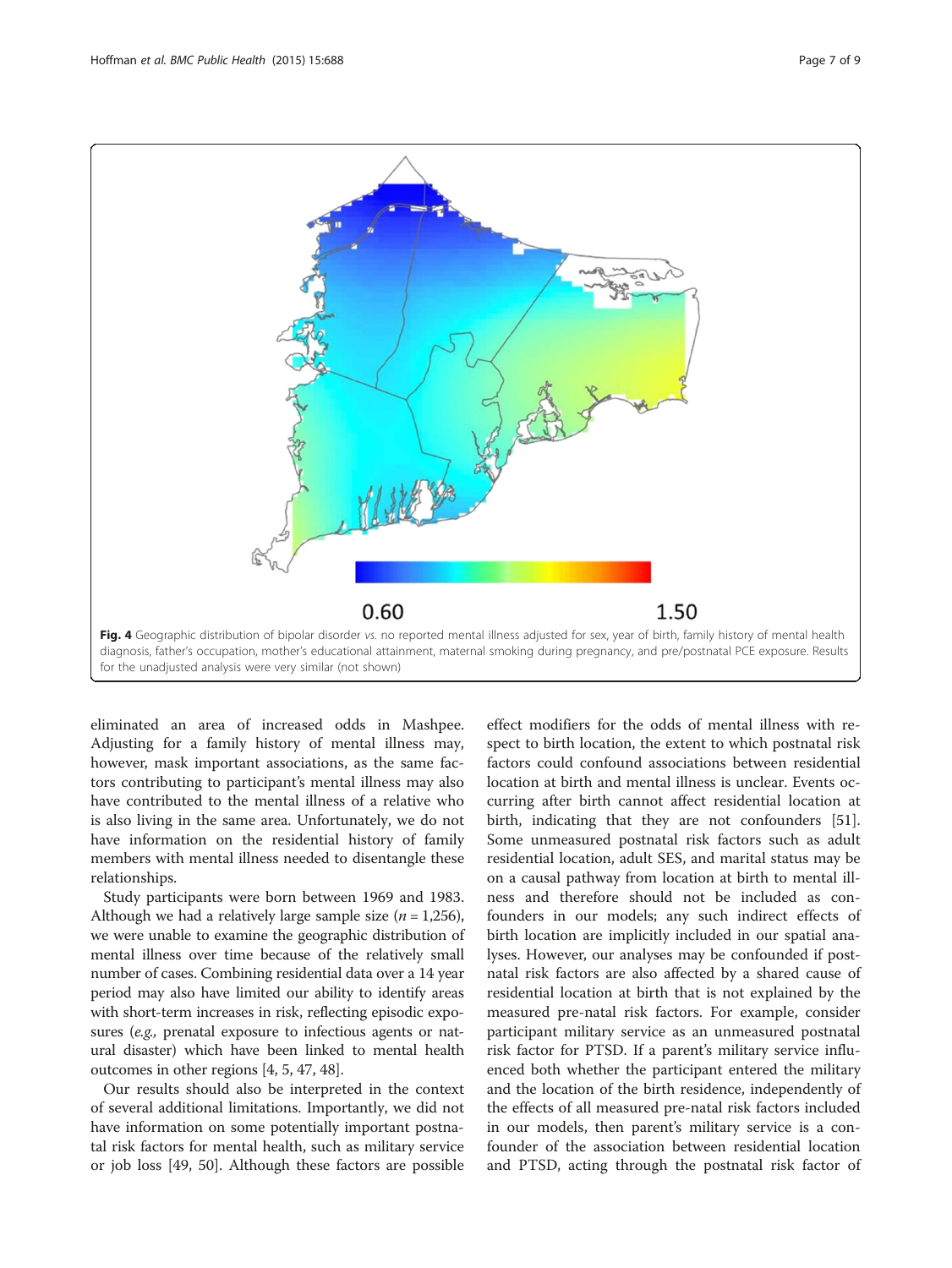<span id="page-7-0"></span>participant military service. We were not able to adjust for participant's or parent's military service in our analyses, nor could we assess the effects of postnatal risk factors on the risk of mental illness. Future studies on birth location and mental illness might benefit from measurement of military service, job loss, and other known or suspected risk factors.

In addition, outcome data were self-reported, potentially resulting in misclassification. We anticipate that this misclassification was non-differential with respect to birth residence; nonetheless it may have limited our ability to detect meaningful associations. Similarly, we used a single birth address as an indicator of community exposures during the entire prenatal period. Families may have moved during this period, however, potentially resulting in exposure misclassification. Postnatal exposures may also be important in the development of mental illness. Because we had residential history information, we were able to assess the influence of birth residence duration on the odds of depression by restricting to participants who lived at the birth residence for different periods of time. Results were similar regardless of whether a participant had moved during early childhood, suggesting that associations may be driven by factors related to the geographic location at the time of birth. However, we were unable to investigate the impacts of residential mobility on the odds of PTSD or bipolar disorder because these diagnoses were reported by too few participants for stratification. Additionally, participation in the follow-up study was low (approximately 33 % of the original eligible cohort participated). It is possible that individuals with mental illness declined to participate at a higher rate, reducing the number of cases in the final study population. However, as reported previously, low participation was not likely to create selection bias as characteristics of participants and non-participants, including age, race, duration of gestation, birth weight, and birth order, were very similar. Residential location at birth was also similar among participants and non-participants [\[17, 25](#page-8-0)]. Finally, reported odds ratios are higher than risk ratios due to the prevalence of the disease outcomes, particularly for depression which is common in our study population.

The spatial analyses methods that we used also have some important limitations. GAMs may exhibit biased behavior at the edges of the data, although our work with synthetic data suggests little or no bias when a loess smoother is used [[34](#page-8-0)]. Additionally, to address this issue, we did not predict odds ratios for areas where participants did not live (e.g., conservations lands). We also determined the optimal amount of smoothing by minimizing the AIC [[36](#page-8-0)]; however using a large spans size may obscure interesting spatial variations in disease odds at a smaller scale. Lastly, although our sensitivity analyses indicated that siblings did not influence our results, a generalized additive mixed model (GAMM) framework would be more appropriate. We are currently working on extending and evaluating a two-dimensional loess smooth using GAMMs.

# Conclusions

Taken together, our results suggest an increased risk of depression among children born to pregnant women living in portions of Mashpee and Barnstable between 1969 and 1983. These geographic differences in risk may be due to differences in the underlying distribution of risk factors in these areas, suggesting that additional research may help to identify risk factors for depression that act during the prenatal period.

#### Abbreviations

GAM: Generalized additive model; OR: Odds ratio; PCE: Tetrachloroethylene; PTSD: Post-traumatic stress disorder; SES: Socioeconomic status.

#### Competing interests

The authors declare that they have no competing interests.

#### Authors' contributions

KH conducted the analyses and drafted the manuscript. AA conceived the parent study design, coordinated data collection, and contributed to the manuscript preparation. TW and SB provided epidemiologic expertise and contributed to manuscript preparation. W conceived of the spatial analyses, provided technical input to the analyses, and contributed to manuscript preparation. All authors read and approved the final manuscript.

#### Acknowledgements

This work was supported by the Superfund Research Program (NIEHS 2P42ES007381-16A1).

#### Author details

<sup>1</sup>Nicholas School of the Environment, Duke University, Durham, NC, USA <sup>2</sup>Boston University School of Public Health, Boston, MA 02118, USA. <sup>3</sup>Program in Public Health, University of California, Irvine, 653 E. Peltason Drive, AIRB 2042, Irvine, CA 92697, USA.

#### Received: 2 March 2015 Accepted: 1 July 2015 Published online: 21 July 2015

#### References

- 1. Kessler RC, Demler O, Frank RG, Olfson M, Pincus HA, Walters EE, et al. Prevalence and treatment of mental disorders, 1990 to 2003. N Engl J Med. 2005;352(24):2515–23.
- 2. Kessler RC, Chiu WT, Demler O, Merikangas KR, Walters EE. Prevalence, severity, and comorbidity of 12-month DSM-IV disorders in the National Comorbidity Survey Replication. Arch Gen Psychiatry. 2005;62(6):617–27.
- 3. Bale TL, Baram TZ, Brown AS, Goldstein JM, Insel TR, McCarthy MM, et al. Early life programming and neurodevelopmental disorders. Biol Psychiatry. 2010;68(4):314–9.
- 4. Brown AS, Derkits EJ. Prenatal infection and schizophrenia: a review of epidemiologic and translational studies. Am J Psychiatry. 2010;167(3):261–80.
- 5. Brown AS. Epidemiologic studies of exposure to prenatal infection and risk of schizophrenia and autism. Dev Neurobiol. 2012;72(10):1272–6.
- 6. Zerbo O, Iosif AM, Walker C, Ozonoff S, Hansen RL, Hertz-Picciotto I. Is maternal influenza or fever during pregnancy associated with autism or developmental delays? Results from the CHARGE (CHildhood Autism Risks from Genetics and Environment) study. J Autism Dev Disord. 2013;43(1):25–33.
- 7. Weinstock M. Intrauterine factors as determinants of depressive disorder. Isr J Psychiatry Relat Sci. 2010;47(1):36–45.
- 8. Khashan AS, McNamee R, Henriksen TB, Pedersen MG, Kenny LC, Abel KM, et al. Risk of affective disorders following prenatal exposure to severe life